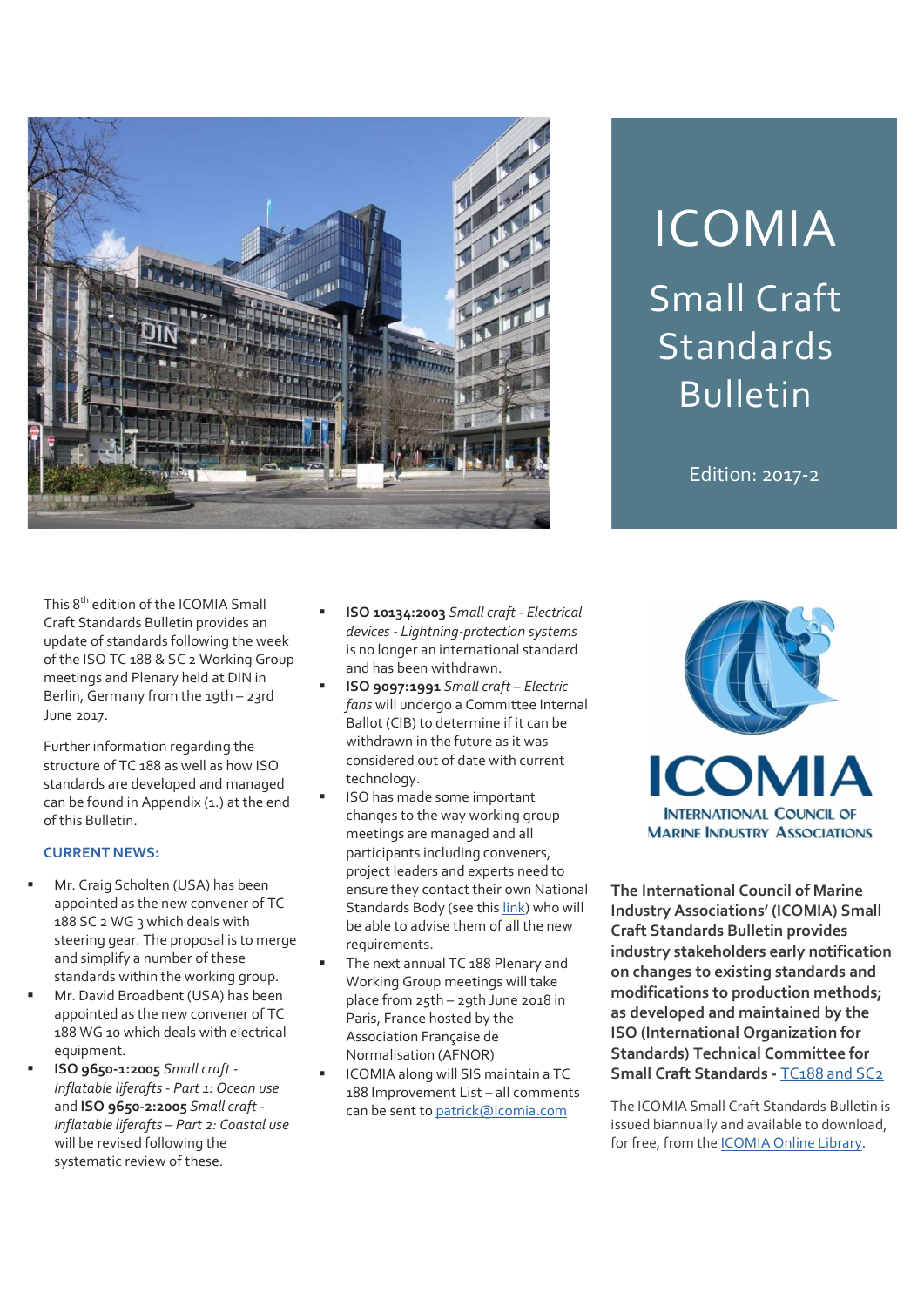# A. The following standards have been published so far during 2016 and 2017 – please make a note of when the previous editions of these will cease to give a presumption of conformity<sup>1</sup>

<sup>1</sup>On completion, standards supporting EU directive requirements are referenced in the Official Journal of the European Union (OJEU). A link can be found here. This step is referred to as 'harmonization'. A harmonized standard provides a presumption of conformity for certain legal requirements. This reference appears in a dedicated Annex of the relevant standard. A standard's prefix reflects their publication as a European (EN) or International (ISO) standard or a combination of these.

## ISO 8666 – Principal data

J

This standard was published in July 2016 and is the main 'go-to' reference standard in terms of principal dimensions and related data as well as mass specifications and various loading conditions.

Unfortunately, the 2016 version is not yet harmonised (the 2002 version is) and its reference still needs to be published in the OJEU.

All TC 188 WG Convenors and Project Leaders are currently checking that the definitions stated in the standards they are working with are consistent with ISO 8666 and other small craft standards.

#### ISO 9094 - Fire protection

This standard was published a while ago on the  $13<sup>th</sup>$  November 2015 but this latest version has not been formally harmonised and its reference published in the OJEU.

We understand that this is a serious concern to industry and are hoping to get it harmonised as quickly as possible.



During the meetings in Berlin, Germany the members of TC 188 & SC 2 experienced an incredible sight-seeing trip of the city via the canals.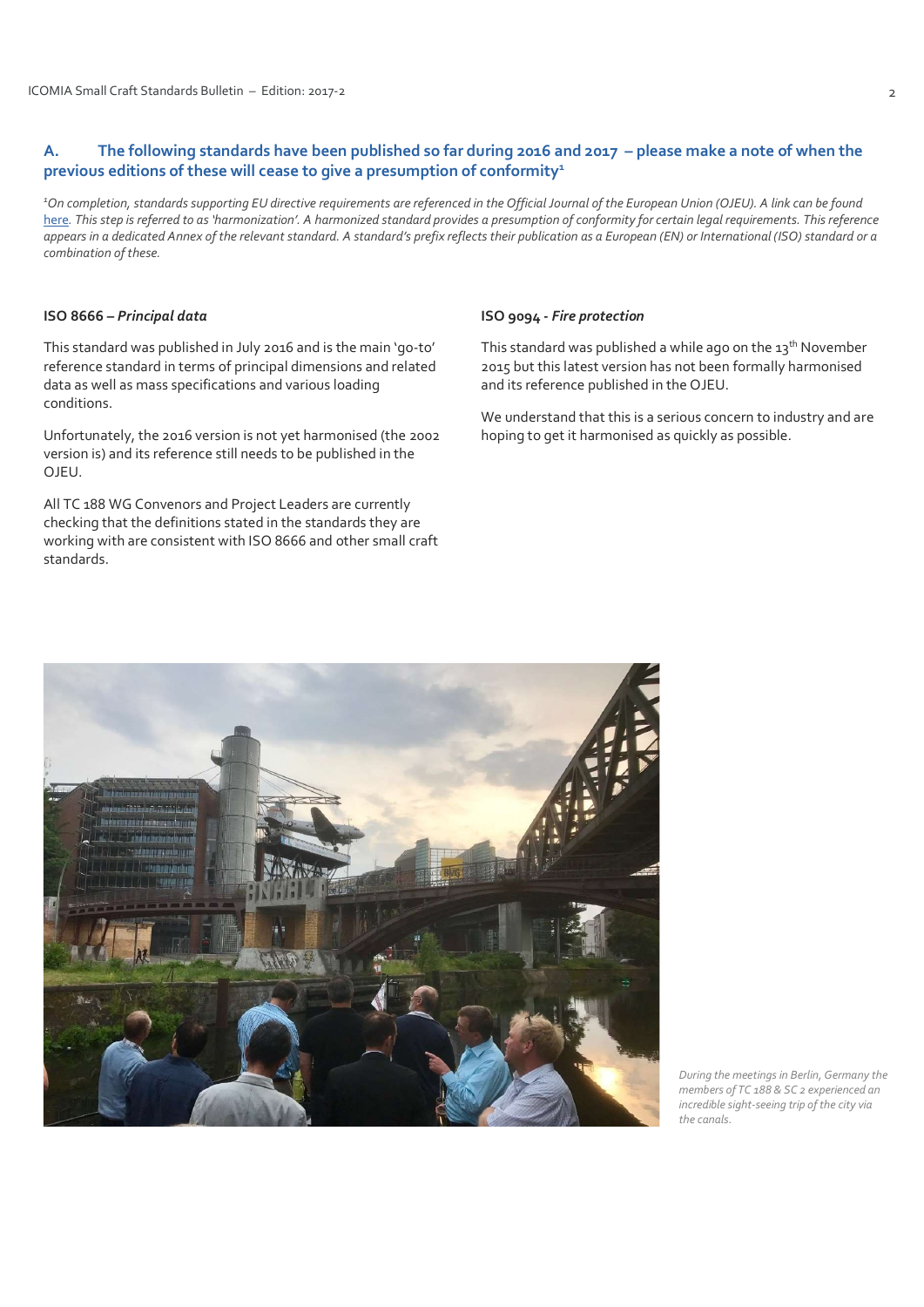# B. The following important standards have been noted as requiring a review based on the publication of the new Recreational Craft Directive 2013/53/EU which is fully applicable since 18<sup>th</sup> January 2017

#### ISO 8099-1 - Waste water retention

This standard will be re-published soon as it has been registered as an FDIS (Final Draft International Standard).

#### ISO 8099-2 - Waste water treatment

ICOMIA is currently convenor of the working group (WG 30) assigned to develop this new part of the standard to cover waste or sewage treatment systems. The group met during the recent week of meetings in Berlin and are working on completing a CD (Committee Draft) with the help of experts and various manufacturers who are knowledgeable in how these treatment systems work.

#### EN ISO 10087 – Craft identification - Coding system

This standard is still currently awaiting FDIS registration and the reason for the delay has been due to ensuring all the relevant essential requirements in the 2013/53/EU Recreational Craft and Personal Watercraft Directive are covered comprehensively.

Please note that there is a new requirement in the Directive regarding MIC codes only being able to be assigned by the national authority of an EU Member State – a brief Watercraft Identification Guideline highlighting this and other changes can be found in the ICOMIA Online Library here.

#### EN ISO 14945 – Builder's Plate

This standard was approved during a CD ballot and the working group has completed a Draft International Standard (DIS) version which will be circulated shortly.

## EN ISO 14946 - Maximum load capacity

A CD version has been approved for registration as DIS.

The detailed definitions and requirements for seat and occupancy areas were clarified and drawings of these added to the standard to provide clear requirements of the allowable dimensions.

#### EN ISO 10240 – Owner's manual

An amendment was published in May 2015 but the standard needs to be reviewed and important comments from the CEN consultant addressed before being harmonised.

Currently it has New Project (NP) status and the draft of the standard as well as the required formal ISO Form 4. is out for ballot until 1<sup>st</sup> October 2017.

\*All four of the previous standards ISO 10087, ISO 14945, ISO 14946 and ISO 10240 were dealt with by WG 9 during the recent plenary week of meetings in Berlin.

#### EN ISO 11591 – Field of vision from helm position

A second DIS has been approved and a FDIS version will be registered soon. It has been revised to include human powered craft as well as sailing craft and the majority of the working group members have agreed to remove the transparency requirements as these were potentially delaying the publication of the standard.

## EN ISO 15085 – Man overboard prevention and recovery

A second amendment has incorporated the new RCD wording '…shall be accessible to or deployable by a person in the water unaided' and the FDIS version has finally been registered for a ballot which will hopefully be initiated shortly.

After publication (and harmonisation) of the amendment it is likely a full revision of the standard will be started with the first meeting taking place during BOOT in Düsseldorf in 2018.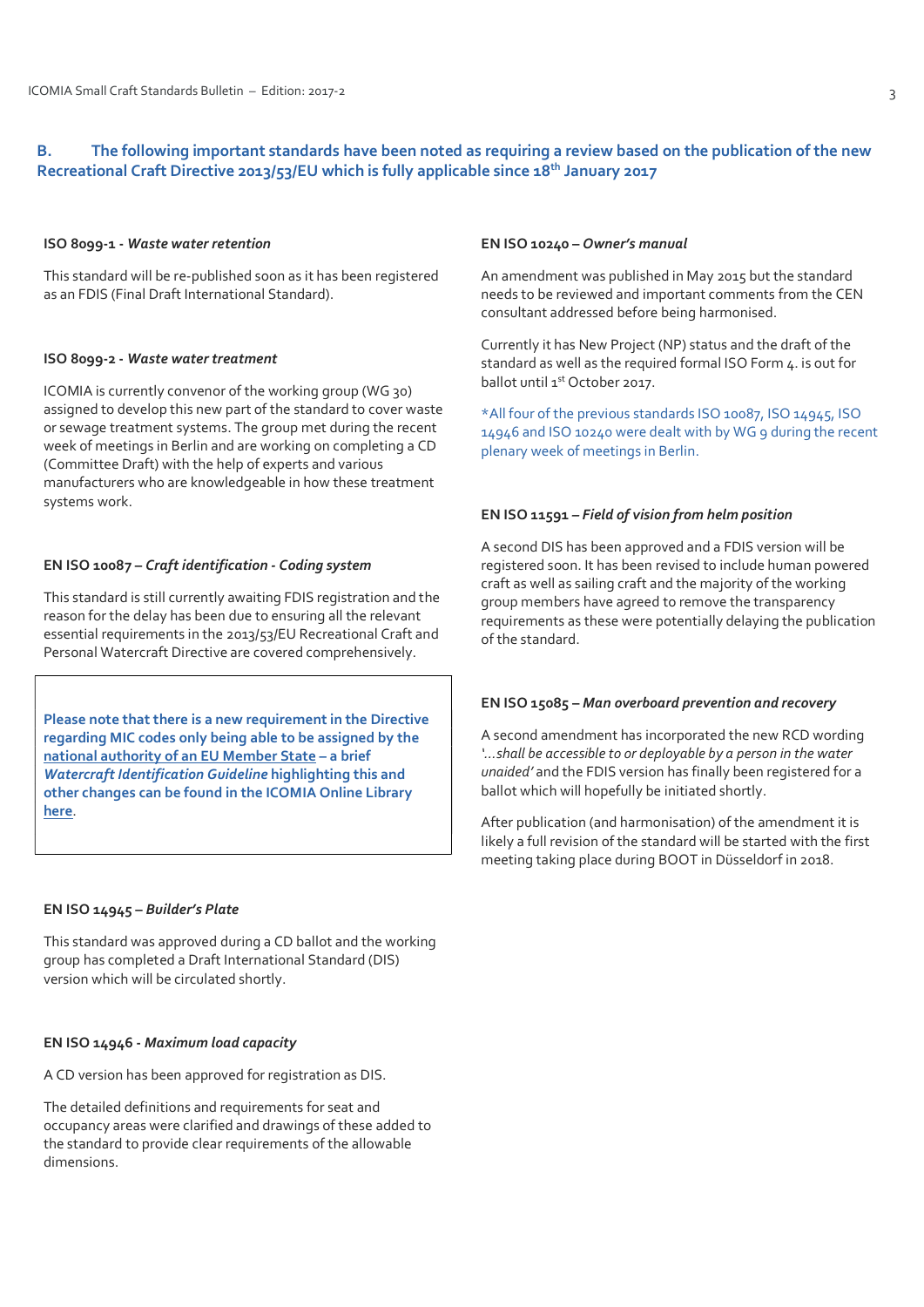# C. The following standards are currently undergoing development.

#### EN ISO 11592-2 - Determination of maximum propulsion power rating -- Part 2: Craft with a length of hull between 8 m and  $24 m$

This new part has been under development to include all craft above 8m but less than 24m.

Part 1, covering craft with a length of hull less than 8 m was published in February 2016.

A second DIS version was recently voted on and approved (after a number of technical comments on the first amendment were received from members) and the working group will hold a follow-up meeting during METSTRADE in Amsterdam in November 2017.

#### EN ISO 11812 – Watertight or quick draining recesses and cockpits

A CD version was balloted and the development track was agreed to be extended to 48 months.

The preparation of a DIS is underway and the working group will meet during METSTRADE in Amsterdam in November 2017.

## EN ISO 12215-5 – Hull construction and scantlings - Part 5: Design pressures for monohulls, design stresses, scantling determination

This part of the standard is still undergoing major revision which also impacts the revisions on part 7. and 10. A DIS ballot was initiated this month (August 2017) and will run until the end of October 2017.

We are hoping that an *application quide* can be developed to allow small builders an opportunity to fast track simpler panels.

## ISO 12215-7 – Hull construction and scantlings – Part 7: Scantling determination of multihulls

The working group dealing with this standard (WG 18) met during the recent plenary week in Berlin and discussed the results of voting from the New Project ballot (which ended at the beginning of June 2017) and started preparing a DIS.

## ISO 12215-10 – Hull construction and scantlings – Part 10: Rig loads and attachments

The same working group which dealt with part 7. spent time in Berlin advancing part 10. so that a DIS version would be ready by September 2017.

A resolution was made during the actual TC 188 Plenary meeting that the CD stage could be skipped for both parts 7. and 10.

## EN ISO 12216 - Windows, port lights, hatches, deadlights and doors – Strength and tightness requirements

Having scheduled a days meeting during the recent plenary week in Berlin, WG 20 has been able to submit a CD version of this standard for balloting until the 19<sup>th</sup> October 2017.

A number of improvements have been discussed. One of these, which came from the RSG group of Notified Bodies, was to introduce fixing mechanisms for sliding roof hatches and cabin doors.

## EN ISO 9093-1&2 – Sea-cocks and through-hull fittings.

The newly formed WG 5 under TC 188 SC 2 will start work on revising these two parts into a single standard during METSTRADE in Amsterdam in November 2017.

#### EN ISO 15083:2003 - Bilge-pumping systems

This standard was discussed during the recent plenary week in Berlin and a number of discussions around definitions, bilge alarms and the possible introduction of oil filters/scrubbers took place.

## EN ISO 8849:2003 - Electrically operated direct-current bilge pumps

WG 10 met during the recent plenary week in Berlin and worked towards finalising a CD version for ballot. A DIS version will need to be ready by July 2018.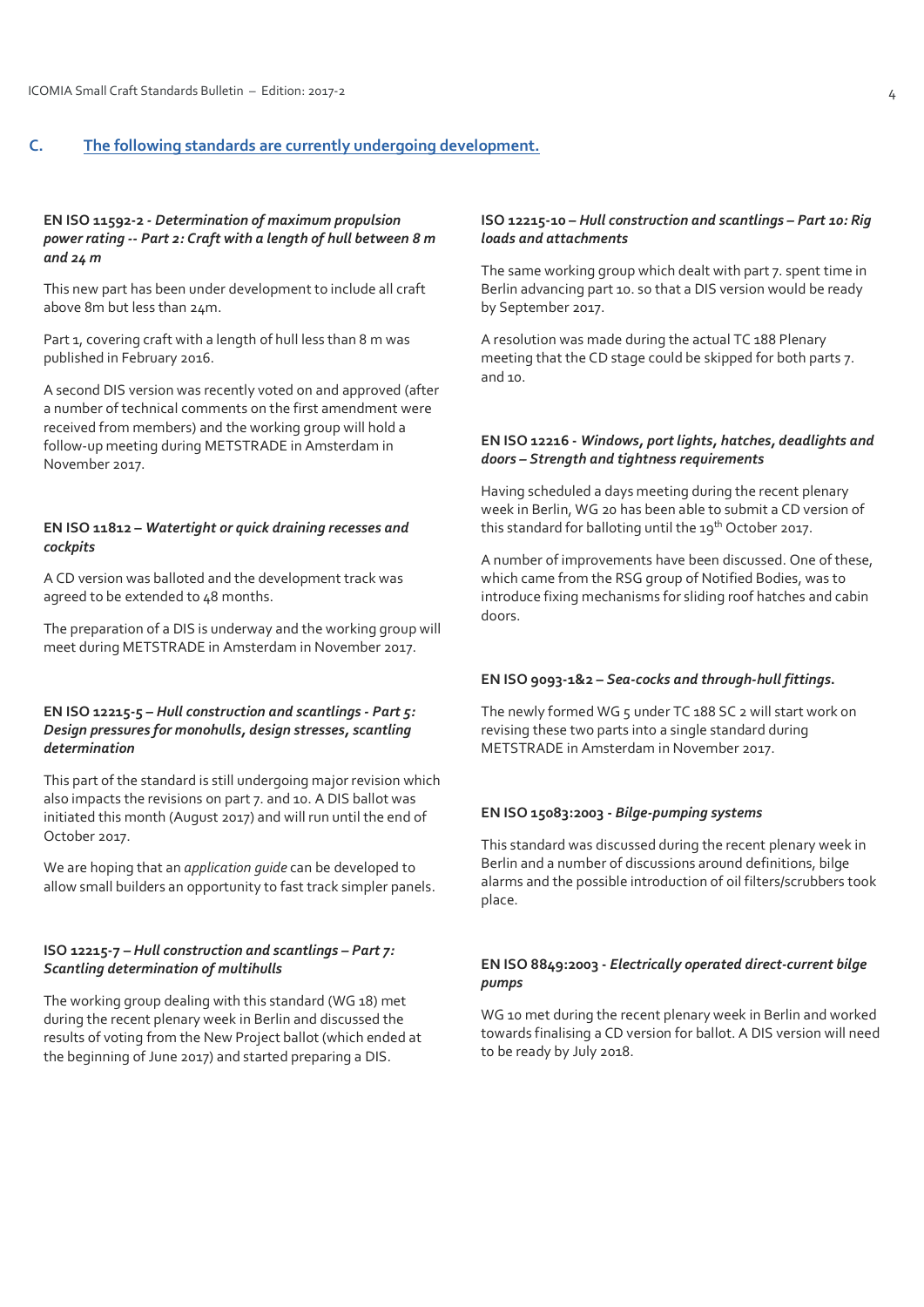#### EN ISO 13297 - Electrical systems - Alternating current installations and EN ISO 10133:2012 Electrical systems -Extra-low-voltage d.c. installations

These two standards will be revised and merged under WG 10 into a single standard called Electrical systems — Alternating and direct current installations.

Mr. David Broadbent (USA) has been appointed as the new convener for the working group which met during the recent plenary week in Berlin.

Various comments from the CEN consultant and others were discussed and some members felt that the IEC standard, IEC 60092-507:2014 Electrical installations in ships - Part 507: Small vessels was a more suitable standard (it is already currently in use for 3-phase AC systems) as it covered items such as testing and ventilation.

## EN ISO 11105:1997 - Ventilation of petrol engine and/or petrol tank compartments

A CD ballot for this standard finished at the end of May 2017 and the next time WG 2 under TC 188 SC 2 will meet to finalise a DIS will be during BOOT in Düsseldorf in January 2018.

## ISO 16147:2002 + Amd 1:2013 - Inboard diesel engines – Engine-mounted fuel and electrical components

This standard will be registered as an FDIS version shortly after the DIS ballot ended in December 2016 with no negative comments.

#### ISO 25197:2012 + Amd 1:2014 - Electrical/electronic steering system

WG 2 under TC 188 SC 2 met in Berlin during the week of plenary meetings and discussed some comments made after the CD ballot ended at the end of May 2017. The working group will meet again during METSTRADE in Amsterdam in November 2017 and prepare a DIS version.

## ISO 13590:2003 - Personal watercraft - Construction and system installation requirements

The review of this standard will fall under a newly formed WG 6 (under TC 188 SC2) and the next meeting will take place during a scheduled conference call or BOOT in Düsseldorf in January 2018.

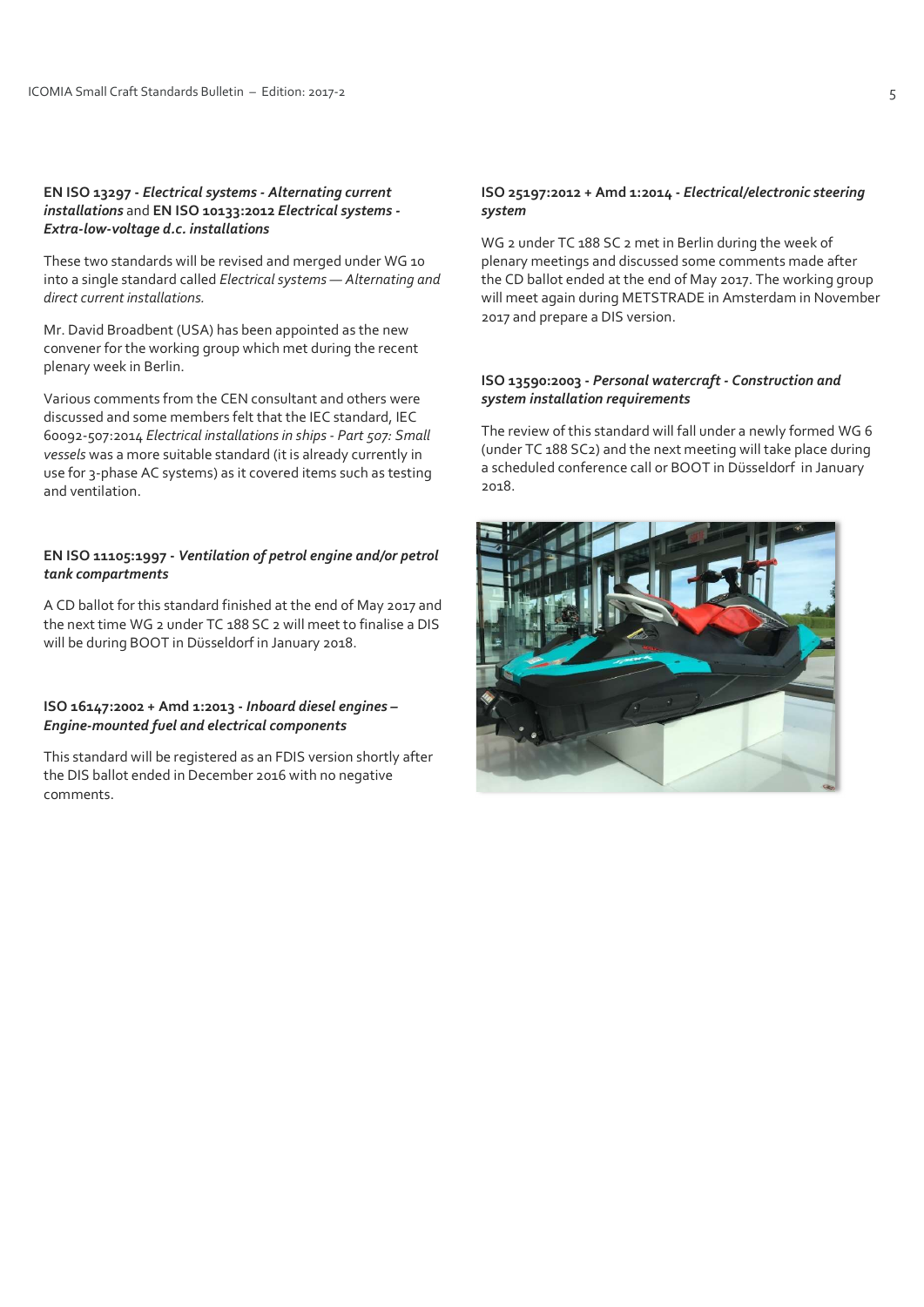# D. The following standards have undergone systematic review in 2016/2017

ISO 8846:1990 - Electrical devices - Protection against ignition of surrounding flammable gases ISO 9097:1991 - Electric fans ISO 9650-1:2005 - Inflatable liferafts - Part 1: Ocean use ISO 9650-2:2005 – Inflatable liferafts – Part 2: Coastal use ISO 12133:2011 - Carbon monoxide detecting systems ISO 12215-1:2000 - Hull construction and scantlings - Part 1: Materials: Thermosetting resins, glass-fibre reinforcement, reference laminate ISO 12215-2:2002 - Hull construction and scantlings - Part 2: Materials: Core materials for sandwich construction, embedded materials ISO 12215-3:2002 - Hull construction and scantlings - Part 3: Materials: Steel, aluminium, alloys, wood, other materials ISO 12215-4:2002 - Hull construction and scantlings - Part 4: Workshop and manufacturing ISO 12215-6:2008 – Hull construction and scantlings - Part 6: Structural arrangements and details ISO 4566:1992 - Small craft with inboard engine - Propeller shaft ends and bosses with 1:10 taper ISO 8845:1995 - Small craft with inboard engine - Propeller shaft ends and bosses with 1:16 taper ISO 7840:2013 - Fire resistant fuel hoses ISO 8469:2013 – Non-fire-resistant fuel hoses ISO 8847:2004 – Steering gear – Wire rope and pulley ISO 8848:1990 - Remote steering systems ISO 9775:1990 - Remote steering systems for single outboard motors of 15 kW to 40 kW power ISO 10592:1994 - Hydraulic steering systems ISO 11547:1994 - Start-in-gear protection \* All SR above end 6th March 2017

During METSTRADE 2017 held in Amsterdam in November later this year a revised list of standards due for systematic review (SR) will be discussed.